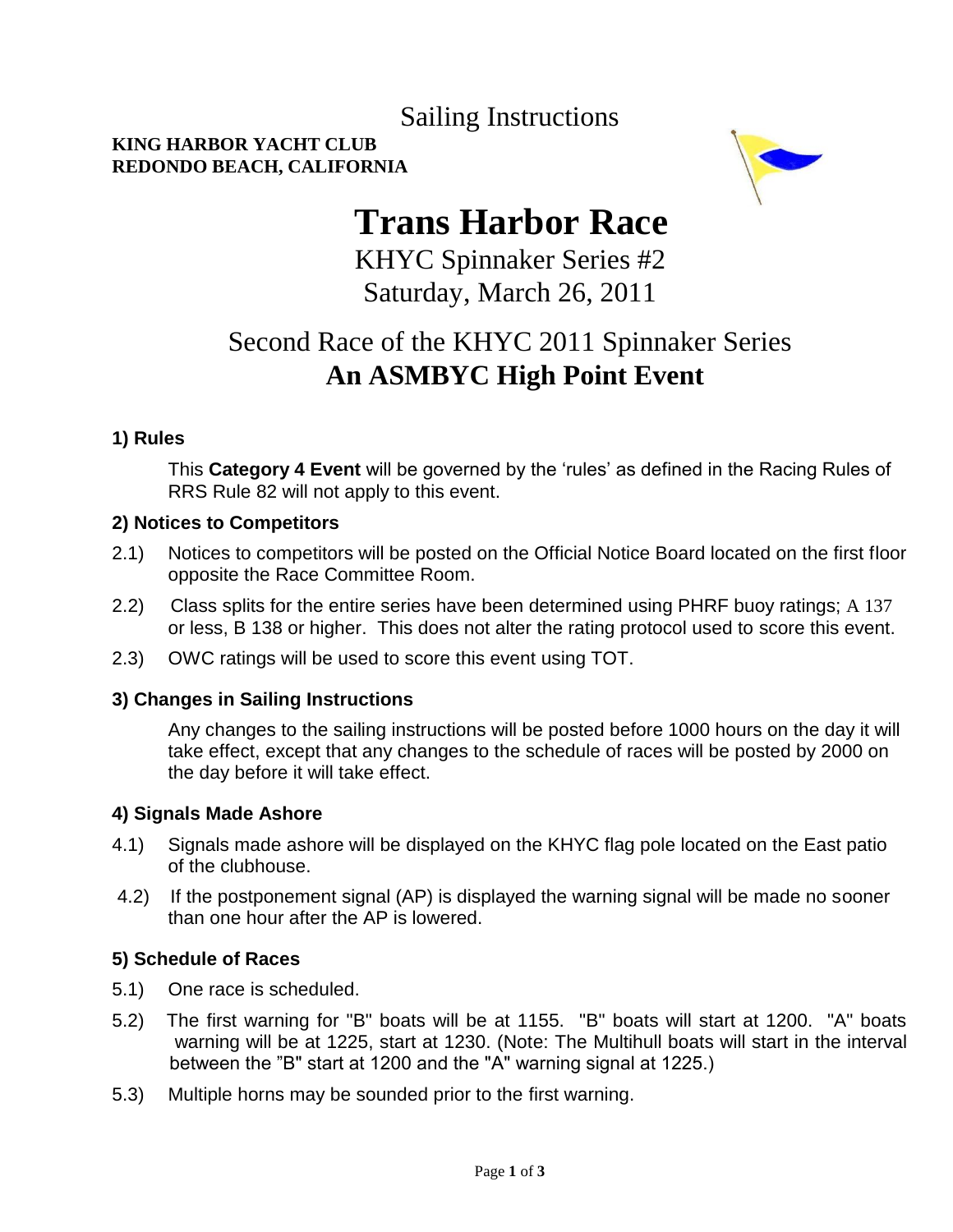# Sailing Instructions Trans Harbor Race

### **6) Signals on the Race Committee Boat** Classes will start in the following order: Class Flag **B E MH R** (If applicable)

#### **7) The Race Course**

7.1) The racing area will be in the King Harbor/Marina Del Rey area as shown on the Trans Harbor Course Chart.

 **A D**

- 7.2) The course will be: Start at **S - Fs - mdrSS - mdrT - G - W - Finish** at harbor entrance.
- 7.3) The distance is approximately 21.7 nm.

#### **8) Marks**

Marks are spar buoys or inflatable replacements in the approximate positions defined on the 2011 KHYC Race Mark Guide and the Del Rey Chart #16.

#### **9) The Start**

- 9.1) The race will be started using rule 26 with classes starting per paragraph 5.2 of this document.
- 9.2) The starting line will be between a staff displaying an orange flag on the race committee boat and a staff with an orange flag floating to port from the race committee boat.
- 9.3) All boats must check in with the Race Committee on the water prior to **"their"** class warning signal.
- 9.4) Boats whose preparatory signal has not been made shall **keep clear of the starting area** and all boats whose preparatory signal has been made.
- 9.5) A boat starting later than 4 minutes after her starting signal will be scored Did Not Start.
- 9.6) The Race Committee will attempt to call on the course side (OCS) boats on VHF channel 78 after the starting signal. Failure to call a boat OCS is not grounds for redress.

#### **10) The Finish**

The finish line will be at the harbor entrance between the R/C Boat and the red light on the east jetty. A spinnaker control line must be released prior to entering the harbor.

 Take your own time at the white entrance buoy (W) if the committee boat is not on station.